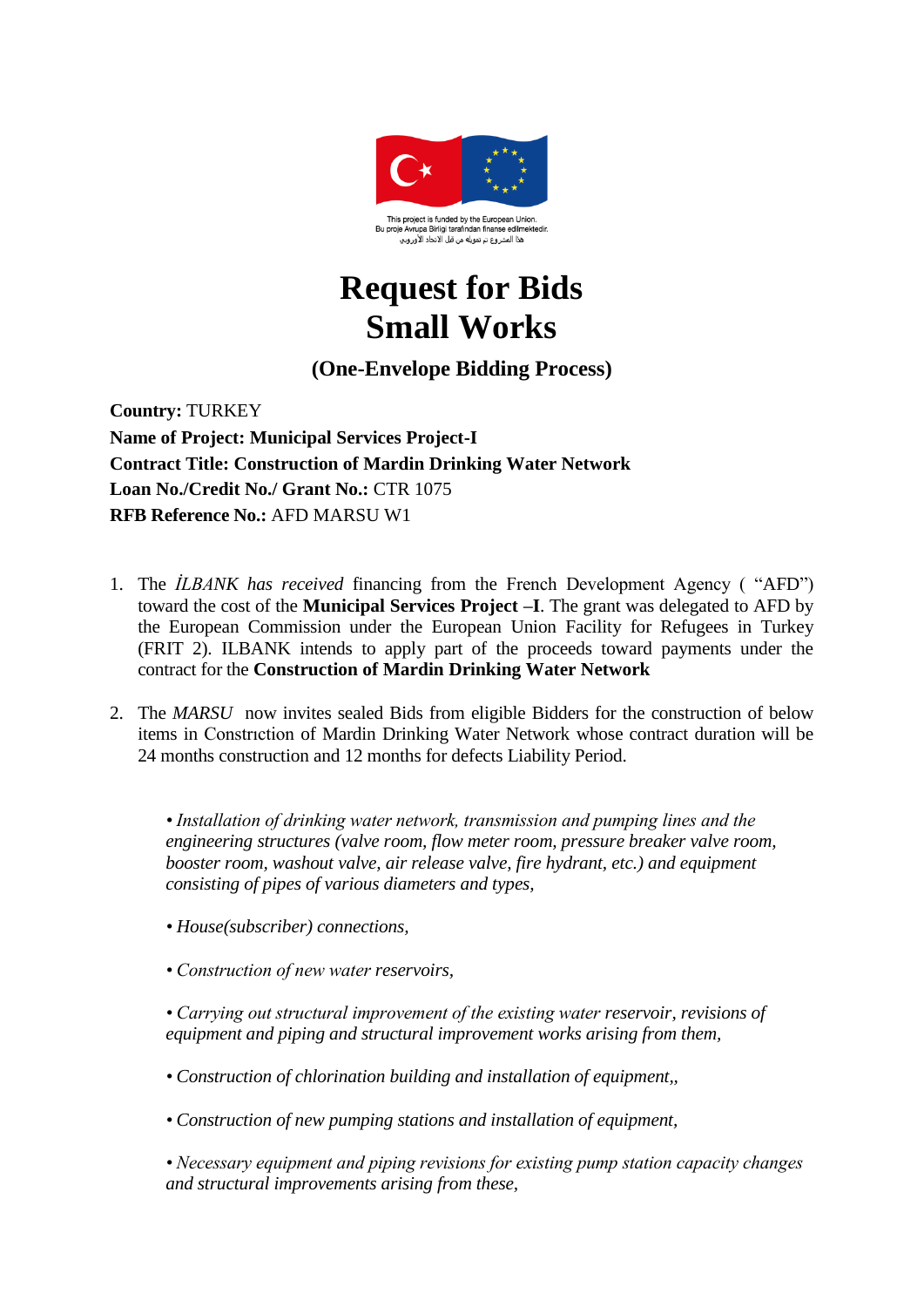*• Obtaining/renewing energy permits for all facilities within the scope of the work and that will be needed, making electrical works (power, lighting, communication, CCTV, etc.) ready for operation by design & build method,*

*• Establishing and installing the SCADA Automation system ready for operation with the design & build method, covering all existing and new facilities within the scope of the work,*

*• Constructing/restoring road pavements, pavements and green areas, such as asphalt, cobblestone, etc., which are dismantled/deteriorated within the scope of the aforementioned works,*

*• Carrying out all kinds of calculations, designs, tests and analyzes that may be required for the construction of the work.*

- 3. Bidding will be conducted through international competitive procurement using a Request for Bids (RFB) as specified in the AFD's "Procurement Guidelines for AFD-Financed Contracts in Foreign Countries" *October 2019* ("Procurement Regulations"), and is open to all Bidders as defined in the Procurement Regulations. Interested eligible Bidders may obtain further information from *Mardin Su ve Kanalizasyon İdaresi,* Mr. *Servet*  **SAYGIN'den** (**servet.saygin@marsu.gov.tr**) and inspect the bidding document during office hours *09:00 to 17:00 hours* at the address given below*.*
- 4. The bidding document in *Turkish* may be purchased by interested eligible Bidders upon the submission of a written application to the address below and upon payment of a nonrefundable fee of *1.000 TL*. The method of payment will be *direct deposit to bank account number TR59 0001 5001 5800 7302 3066 11 mentioning the payment is for AFD MARSU W1.*The bidding document will be sent via courier, hand delivery or by *e-mail.*
- 5. Bids must be delivered at *14:00 on 07/06/2022 at the latest or before to the address below.* Electronic Bidding *will not* be permitted. Late Bids will be rejected. Bids will be opened publicly in the presence of the Bidders' designated representatives and anyone who wishes to participate at the address below at 14:30 on *07/06/2022*
- 6. All Bids must be accompanied by a *"Bid Security"* of *450.000 EUR*
- 7. The address(es) referred to above is (are):

**Mardin Water and Sewage Administration Attention of:** *Servet SAYGIN* **Adress:** İstasyon Mah. Rektör Aytaç Cad. Kızıltepe Yolu 6. Km. No:82 Artuklu **Floor/ Room Number:**2/205 **City:** MARDİN **Post Code: 47060**